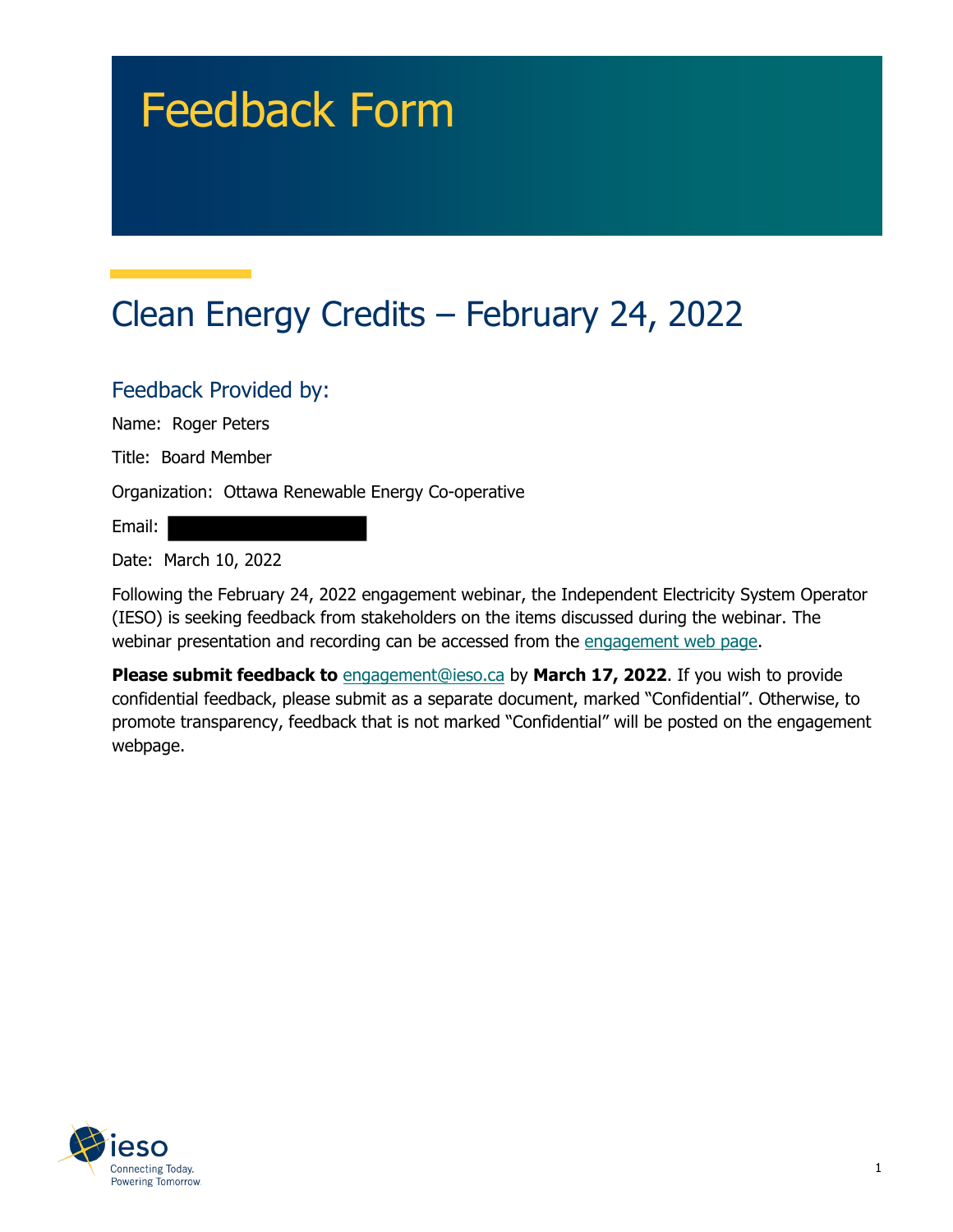## Opportunities & Challenges

| <b>Topic</b>                                                                                                                      | <b>Feedback</b>                                                                                                                                                                                                                                                                                                                                                                                                           |
|-----------------------------------------------------------------------------------------------------------------------------------|---------------------------------------------------------------------------------------------------------------------------------------------------------------------------------------------------------------------------------------------------------------------------------------------------------------------------------------------------------------------------------------------------------------------------|
| What are the key opportunities and<br>challenges the IESO should be aware of<br>in developing a voluntary clean energy<br>market? | To ensure full and equitable use of CECs the scope of the<br>CEC market should be as wide as possible. It should: 1.<br>Apply to all non-emitting generating sources feeding both<br>the transmission and distribution systems, and to both the<br>wholesale market and contracted power, and 2. Encourage<br>investment in new non-emitting generation across the<br>whole grid, especially in demand constrained areas. |

## Design considerations

| <b>Topic</b>                                                                                       | <b>Feedback</b>                                                                                                                                                                                                                                                                                                                                                                                                                                                                                                                                                                                                                                                                                                                                                                                                                                                                                                                                                                                                                     |
|----------------------------------------------------------------------------------------------------|-------------------------------------------------------------------------------------------------------------------------------------------------------------------------------------------------------------------------------------------------------------------------------------------------------------------------------------------------------------------------------------------------------------------------------------------------------------------------------------------------------------------------------------------------------------------------------------------------------------------------------------------------------------------------------------------------------------------------------------------------------------------------------------------------------------------------------------------------------------------------------------------------------------------------------------------------------------------------------------------------------------------------------------|
| Which design considerations outlined in<br>this presentation are most important to<br>you and why? | □ Customer choice: All customers should have the<br>opportunity to both purchase and generate CECs. This<br>means reforming regulations so that LDCs can provide their<br>customers with this choice $-$ especially the ability to<br>generate new renewable power and to purchase from new<br>local suppliers. □ Monetize investments: While credit<br>offerings should include existing clean non-emitting<br>generation, they should also encourage new investment in<br>renewable generation. This will maximize the proceeds that<br>flow to ratepayers. $\Box$ Future Proof: This can be done by<br>ensuring that the CEC registry applies to both existing and<br>new clean energy generation so that it can encourage and<br>benefit from grid decarbonization. □ Maximizing market<br>opportunity: Again, markets will be maximized by making<br>the CEC registry apply to new and existing generation,<br>wholesale and fixed contract generation, and generation<br>into both the transmission and distribution systems. |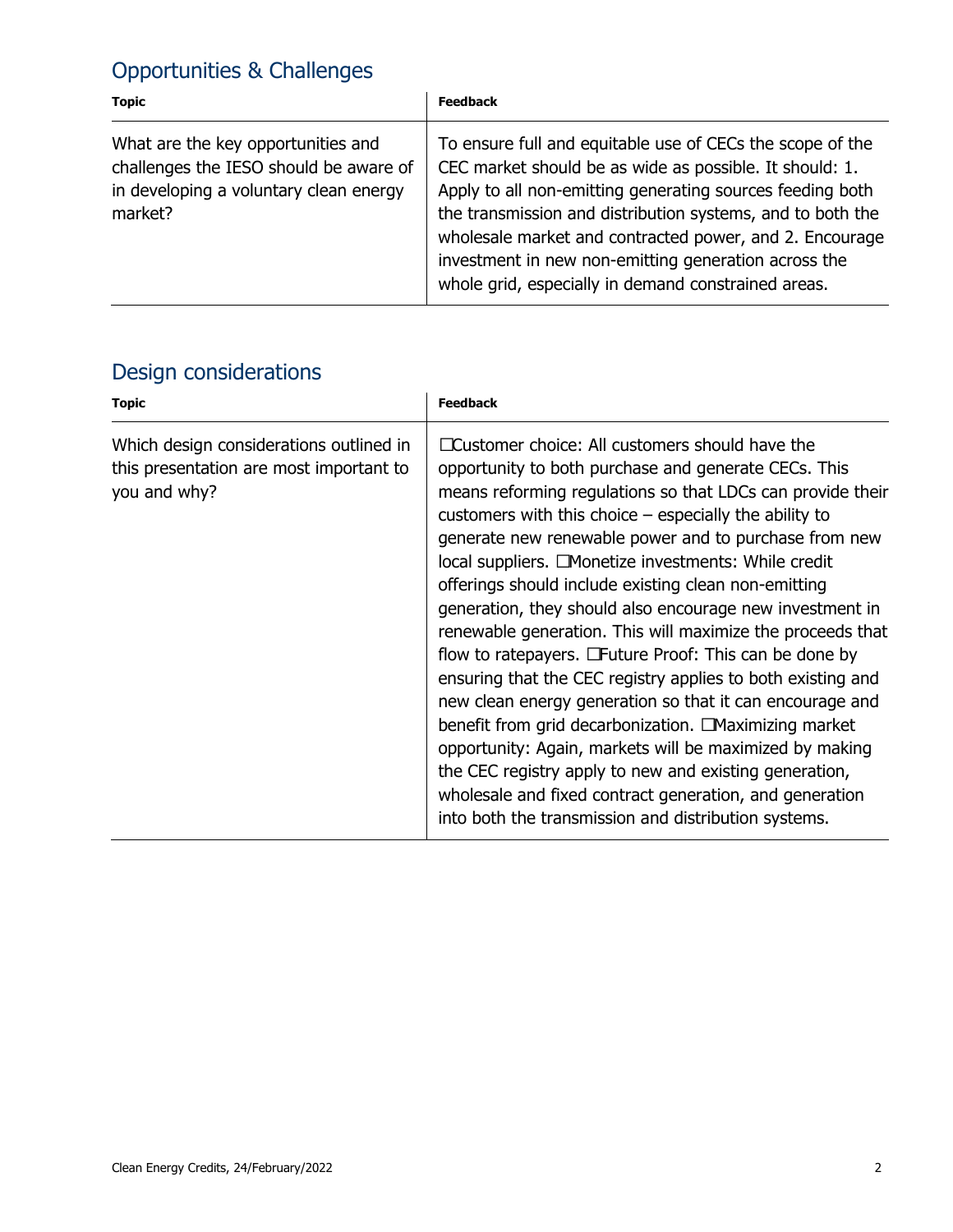| <b>Topic</b>                                                 | <b>Feedback</b>                                                                                                                                                                                                                                                                                                                                                                                                                                                                                                                                                                                                                                                                                                                                                                                                                                                                                                                                                                                                                                                                                                                                                                                                                                                                                                                                                                                                                                                                                                                 |
|--------------------------------------------------------------|---------------------------------------------------------------------------------------------------------------------------------------------------------------------------------------------------------------------------------------------------------------------------------------------------------------------------------------------------------------------------------------------------------------------------------------------------------------------------------------------------------------------------------------------------------------------------------------------------------------------------------------------------------------------------------------------------------------------------------------------------------------------------------------------------------------------------------------------------------------------------------------------------------------------------------------------------------------------------------------------------------------------------------------------------------------------------------------------------------------------------------------------------------------------------------------------------------------------------------------------------------------------------------------------------------------------------------------------------------------------------------------------------------------------------------------------------------------------------------------------------------------------------------|
| What other design considerations should<br>IESO be aware of? | To ensure the proposed CEC registry operates effectively<br>and maximizes its objectives, it must be accompanied by a<br>package of new legislation and regulations giving LDCs<br>maximum flexibility and control over clean energy<br>generation in their distribution grids. This would include<br>changes that would: 1. Allow LDCs to purchase locally<br>generated renewable generation and offer green pricing<br>programs and CECs. 2. Allow local generators and<br>customers to offer Virtual Power Purchase Agreements and<br>CECs to local buyers. A good example of how this flexibility<br>can be created is Alberta's Bill 86. The bill's key features<br>are: • Allow the integration of energy storage into Alberta's<br>interconnected electricity system in both the competitive<br>electricity market and the transmission and distribution<br>system. • Allow unlimited self-supply with export,<br>technology that allows electricity to be generated on-site<br>with excess power sent to the grid, while ensuring that<br>transmission system costs are balanced among all system<br>participants. • Build on the Alberta Utilities Commission<br>Distribution System Inquiry on modernizing Alberta's<br>electric distribution system to ensure the cost-effective<br>integration of distributed energy resources in the system. •<br>Add a requirement for distribution owners to prepare long-<br>term plans as per future regulations, which will describe<br>the outcomes and timing of the plans. |

## Engagement Process

| <b>Topic</b>                                                                                                              | <b>Feedback</b>                                                                                                 |
|---------------------------------------------------------------------------------------------------------------------------|-----------------------------------------------------------------------------------------------------------------|
| Which stakeholder groups and/or design<br>topics are most important to include in<br>the planned focus group discussions? | Municipalities and their LDCs, Renewable Energy Co-<br>operatives and other local generators of renewable power |

| <b>Topic</b>                            | <b>Feedback</b>                                     |
|-----------------------------------------|-----------------------------------------------------|
| Are there any additional engagement     | The draft CEC registry design should be workshopped |
| opportunities the IESO should consider? | among stakeholders or a regional level              |